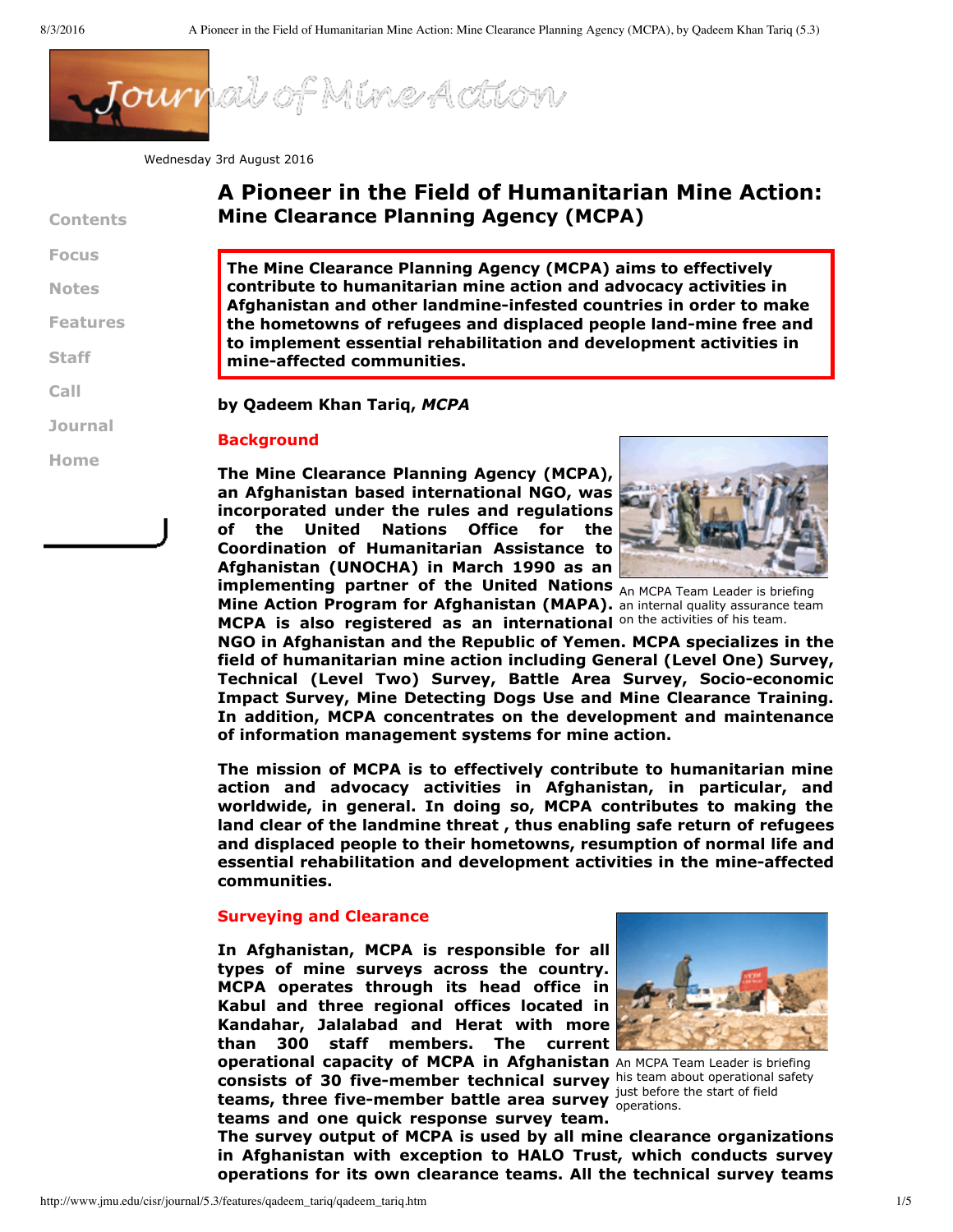**of MCPA are supported by a set of two mine detecting dogs from the Mine Detection and Dog Center (MDC). Each MCPA survey team consists of four surveyors and a team leader, with one surveyor or team leader trained in first aid.**

**Since its establishment in 1990, the survey teams of MCPA have identified, marked and mapped more than 280 million square meters of mine contaminated area and about 199 million square meters of former battle area contaminated by UXO. While MCPA is primarily engaged in landmine surveys, it also undertakes clearance as part of the twometer minefield boundary clearance and reduction of suspected mined areas.**

**So far, MCPA has reduced/cleared about 3 4 million square meter minecontaminated areas** as part of the two-meter minefield **boundary clearance and reduction of suspected mined areas and destroyed 4,052 anti-personnel mines, 624 anti-tank mines and 4,200 UXO.**



the survey process is an important element  $\frac{\text{ATI MCP}}{\text{technical survey of a mine field.}}$ **Reduction of suspected mined areas during of the technical survey as it saves significant**

An MCPA survey team during the

**mine clearance resources. The clearance/reduction of the 34 million square meters suspected mined areas by MCPA has resulted in a direct saving of about \$20 million (U.S.) for MAPA, calculated at the rate of \$0.60 per square meter clearance cost in Afghanistan.**

### **Management Information Systems**

**In addition to conducting survey operations in Afghanistan, MCPA provides data management and planning support to MAPA at its headquarter and regional level. The management information system (MIS) developed and maintained by MCPA comprises of two main parts: a** well-developed and practical database and a geographical information **system (GIS). The MIS is mainly used to:**

- **maintain accurate and reliable records of mine action operations for planning and coordination of action activities and prioritization of mine affected communities at a regional and national level.**
- **ensure appropriate/efficient allocation of mine action teams and other mine action resources.**
- **provide mine action data and GIS information of mined and cleared areas for the use of MAPA and other concerned organizations as required.**
- **evaluate performance of individual mine action teams or organizations.**
- **facilitate research and development of new demining procedures and mine clearance technology.**

**The database is capable of recording and analyzing the data for all aspects of the mine action operations in Afghanistan and can produce outputs of a very wide range as required. The GIS can provide geographical information from an individual minefield level to national level. However, in order to be contemporary and compatible with other mine action information management systems in the world, MCPA and MAPA plan to replace the current mine action information management system with the standard Management Information System for Mine**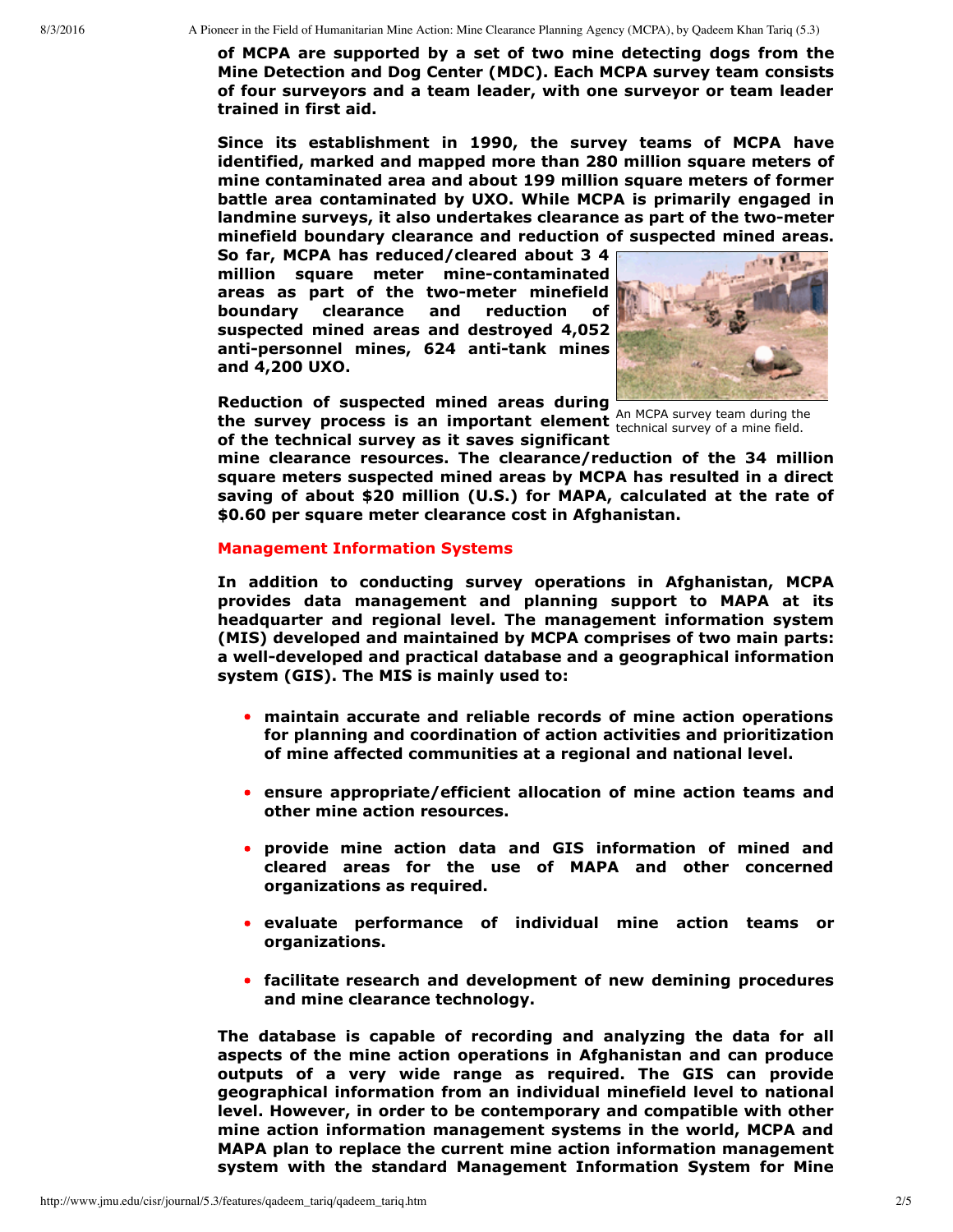**Action (IMSMA) developed by Geneva International Center for Humanitarian Demining (GICHD).**

#### **Research**

**agreement with Vietnam Veterans of America** A camel injured by an anti-**Foundation (VVAF) to assist in the research** personnel landmine is being **Given MCPA's experience in the field of mine action surveys, in 1994 it entered an**

**on the socio-economic impacts of landmines** rescued by members of an MCPA survey team. **in Afghanistan as part of the global landmine**



**impact survey. Results of the survey published in the form of a report titled " When the Guns Fall Silent, the enduring legacy of landmines."**

**MCPA successfully executed the Training and Monitoring Project, quality assurance component, of MAPA from 1993 to 1997. As part of this project, MCPA trained mine clearance personnel, monitored mine action operations and investigated demining accidents in order to find new, safer and cost effective methods for mine action operations.**

**During the execution of this project, MCPA trained more than 1,200 field staff of various mine action organizations operating within MAPA's structure. The training included fresh and refresher training on various aspects of the mine action activities.**



#### **Socio-economic Impact Study**

**In 1998, MCPA conducted Socio-economic** A surveyor has just discovered an Impact Study of landmines and mine action anti-personnel land-mine.

**operations in Afghanistan. The study measured the socioeconomic impact of landmines and mine action operations and registered national indicators** on various aspects of the socio-economic impact of **landmines as well as mine action operations. Report for this study was published and distributed in late 1999. The findings/results of the study indicated that the mine action operations in Afghanistan have brought a significant improvement in the life situation of people in the communities where mined areas were cleared. In addition, the study indicates that the mine action operations have contributed in several ways to the overall rehabilitation and reconstruction process of the mineaffected communities. This project was carried on in 19992001 by UNDP and the World Bank as part of the Afghanistan Watching Brief project to build on the initial findings and results of the study.**

### **Outside Programs**

**As part of its international involvement in mine action, MCPA executed a Landmine Impact Survey in the Republic of Yemen under a subagreement from the Survey Action Centre (SAC) and United Nations Office for Project Services (UNOPS) during July 1999July 2000. The survey determined the socio economic impact of landmines and the scope and size of the landmine contamination in the Republic of Yemen. The Yemen Landmine Impact survey is the first of its kind implemented to internationally recognized and accepted standards that received the certification of the United Nations Certification Committee in August 2000. In a joint project with SAC and Cranfield Mine Action, MCPA also provided technical support to the government of Yemen in the effective and proper utilization of the survey results and developing a strategic national mine action plan.**

*Northern Iraq*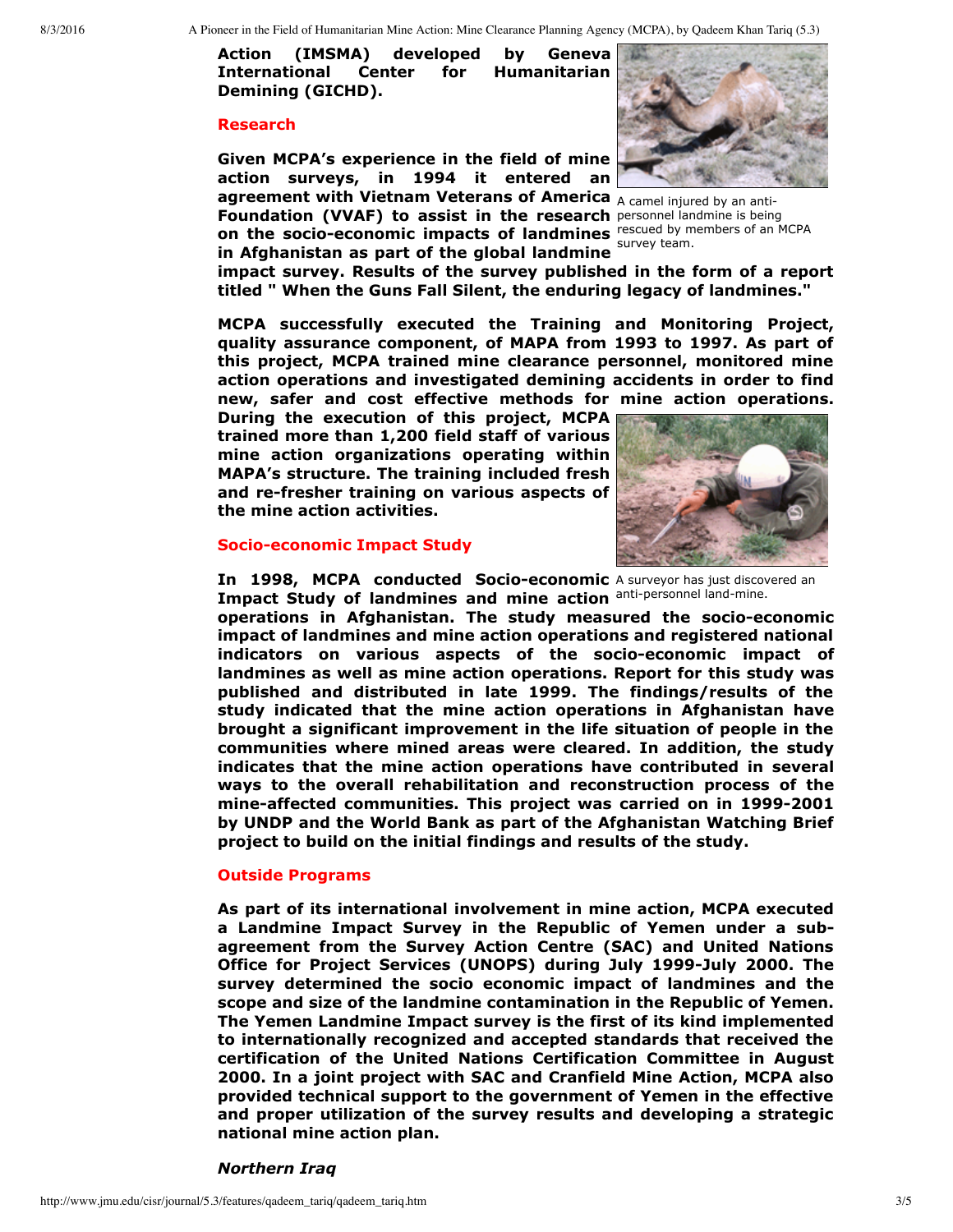8/3/2016 A Pioneer in the Field of Humanitarian Mine Action: Mine Clearance Planning Agency (MCPA), by Qadeem Khan Tariq (5.3)

**In 2000, MCPA entered an agreement with UNOPS to develop local mine action capacity in Northern Iraq. The end product of the project was supposed to be two functional local mine action nongovernmental mine action organizations. However, the project, expected to be implemented in JanuaryDecember 2001, was cancelled in July 2001 pursuant to nonissuance of Iraqi visas for the international staff of the project.**

## **Additional Activities**

**Being an active member of the Survey Working Group (SWG) and chair of the Working Group on Mine Action in the framework of the International Campaign to Ban Landmines (ICBL), MCPA shares its experience and lessons learnt with other mine action organizations through participation in the international meetings, conferences, seminars and workshops and provides policy advice to the ICBL on humanitarian mine action.**

**In addition to being an active organization in the field of humanitarian mine action, MCPA has been playing a key role in the establishment and goal accomplishment of Afghan Campaign to Ban Landmines (ACBL). Being the founding member and coordinating agency of ACBL, MCPA, in consultation with the ACBL steering committee, implements all the executive functions of the ACBL. The ACBL is a nonpolitical and nongovernmental national forum with the membership of more than 40 national and international organizations campaigning for a total ban on antipersonnel landmines at a national and international level. ACBL**

**was officially launched on 5 August 1995 in Kabul, Afghanistan in order to represent Afghanistan, one of the most heavily mineaffected countries, in the international efforts for achieving a total ban on antipersonnel landmines.**

ACBL has been able to obtain wide-spread wheel chairs from ACBL. **Through the wide range of activities including public meetings/seminars, walks/rallies and publications, undertaken since its launching, public support for achieving a total ban on**



Two landmine survivors with double amputations have received

**antipersonnel landmines and educate the authorities regarding the devastating impacts of landmine use in the country. As result of these efforts, one of the major achievements of ACBL was the issuance of a decree by the Supreme Leader of Taliban authorities imposing a total national ban on the production, stockpiling, use and transfer of landmines at a national level. Recent studies of ACBL could not find any evidence to the violation of the decree by Taliban forces. ACBL is also in the process of persuading the Northern Alliance to stop the reported use of landmines and follow the suite. In addition, ACBL is an active member of the Coordination Committee (CC) of the International Campaign to Ban Landmines (ICBL) and provides all possible support to it in achieving a total ban on antipersonnel landmines at international level.**

### **Conclusion**

**MCPA has successfully developed practical, accurate and cost effective mine survey techniques and procedures after more than a decade of practical fieldwork. In addition, MCPA is an organization experienced in developing and maintaining information management system for mine action. Both these components are considered essential elements of a successful mine action program. Therefore, MCPA would be pleased to share its experience and expertise with other organizations involved in**